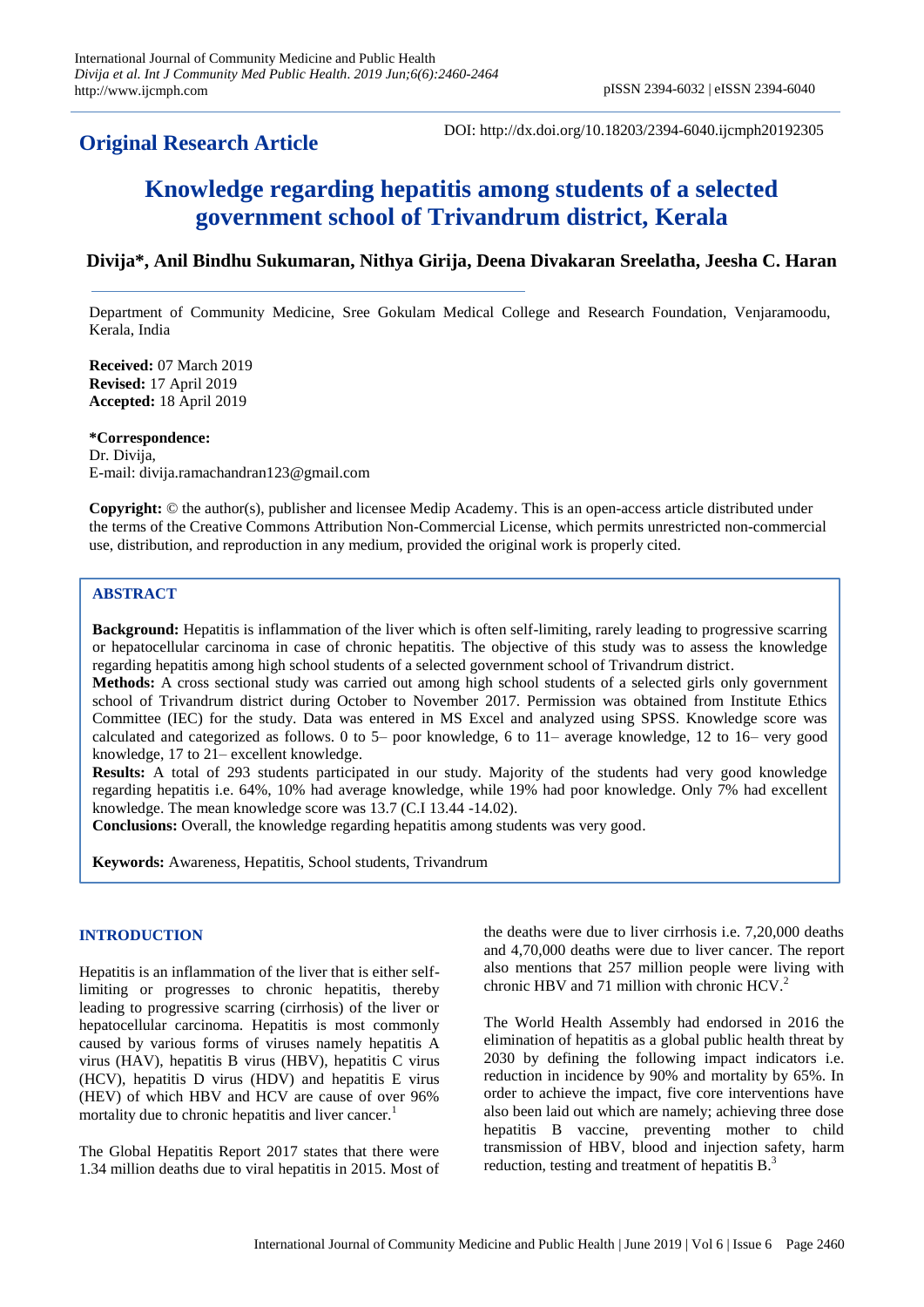The WHO reports that in the South East Asian Region (SEAR), approximately 100 million people are estimated to be living with Hepatitis B and 30 million with hepatitis C. It is also estimated that in India about 40 million people are living with chronic hepatitis B and about 6 to 12 million are living with chronic hepatitis C infection. While most common cause of epidemic hepatitis as well as acute liver failure is attributed to HEV; HAV is more common among children.<sup>4</sup>

Much of hepatitis in the community can be reduced by increasing awareness about various types of hepatitis and their transmission, effective immunization, promotion of safe blood supply and safe injection practices among health care professionals, safe sex practices and use of barrier methods (condoms), safe water and food supply and occupational safety measures.<sup>1</sup>

The B-Rodh (an initiation of HOPE) is a school based intervention that seeks to strengthen the student's awareness on the 10 core topic of intervention; one of which is hepatitis B. This approach spreads hepatitis awareness to the community through the school students.<sup>5</sup>

It is essential to assess the present knowledge regarding hepatitis among school students in order to identify their lacunae in knowledge regarding hepatitis and help educate them so that the community may benefit through the students at large. This is one of the few studies conducted among school students to assess their knowledge regarding hepatitis.

#### *Objective*

- To assess the knowledge regarding hepatitis among high school students of a selected government school of Trivandrum district.
- To assess the proportion of students who have undergone vaccination against hepatitis B infection.

#### **METHODS**

A cross sectional study was carried out among high school students of a selected girls only government school of Trivandrum district during October to November 2017. The study was carried after permission for the study was obtained from concerned school authorities. Prior information was provided to the school authorities and all students of the  $8<sup>th</sup>$  and  $9<sup>th</sup>$  standards regarding the survey. Those students who were absent on the days of the survey were not included. A semi structured questionnaire which was pilot tested was administered in local language to the students and were requested to answer all questions to the most appropriate response. The questions were read out to the students and explained so that they could respond accurately. Each question had several options of which students had to choose the best response. There were also multiple choice questions where marks were provided for each of the correct options. Data was entered in MS Excel and analyzed using SPSS. Mean was calculated for quantitative data and frequencies and proportions were computed for qualitative data and results were expressed in tables, bar diagram or pie charts. Knowledge score was calculated and categorized as follows: 0 to 5 – poor knowledge, 6 to 11 –average knowledge, 12 to 16 – very good knowledge, 17 to 21 – excellent knowledge. At the end of the survey, health education regarding various forms of hepatitis was provided which received great response from the students. Permission was obtained from Institute Ethics Committee (IEC) for the study.

#### **RESULTS**

Among a total of 293 students, 121 (41.3%) students from the  $8<sup>th</sup>$  standard and 172 (58.7%) students from the 9<sup>th</sup> standard participated in the study. While 224 (76.5%) had heard about hepatitis, 69 (23.5%) had not heard of hepatitis. Most of the people who had heard about hepatitis had got the information from school 54 (18.4%), newspaper 73 (24.9%), parents 24 (8.2%), health education classes 72 (24.6%) and others 22 (7.5%) such as friends/relatives (multiple responses included). The proportion of correct and incorrect responses provided for the various sub questions regarding hepatitis are shown in Table 1.

Among the study participants, 106 (36.2%) responded that hepatitis was contagious, 174 (59.4%) responded that there were 5 types of hepatitis infection,224 (76.4%) answered correctly that the cause of hepatitis was virus, 74 (25.3%) answered correctly that animal or insect bites did not transmit hepatitis, 173 (59%) answered at least two modes of transmission for hepatitis (blood borne, sexual, food borne, water borne, needle prick, vertical), 125 (42.7%) correctly answered that eating food from outside could lead to spread of hepatitis A infection, 93 (31.74% ) responded that hepatitis could be transmitted through the parenteral route, regarding mother to child transmission 98 (33.45%)and regarding organ affected 155 (52.9%) answered that the liver was affected. While only 64 (21.8% ) answered that hepatocellular caner was a complication of chronic hepatitis, 136 (46.62%) answered that hepatitis B and C could progress to chronic hepatitis. 114 (38.9%) correctly answered that there was no treatment for Hepatitis C infection and 118 (40.27%) answered that hepatitis A and B could be prevented by immunisation. 91 (31.0%) answered correctly that hepatitis B immunisation was included in the immunisation schedule. 99 (33.8%) correctly answered that health care providers among the options provided were at high risk of hepatitis. 135 (46.1%) answered that unsterilized needles could lead to hepatitis.

Overall, we found that majority of the students had very good knowledge regarding hepatitis i.e. 64%, 10% had average knowledge, while 19% had poor knowledge regarding hepatitis. Only 7% had excellent knowledge regarding hepatitis (Figure 1). The mean knowledge score was 13.7.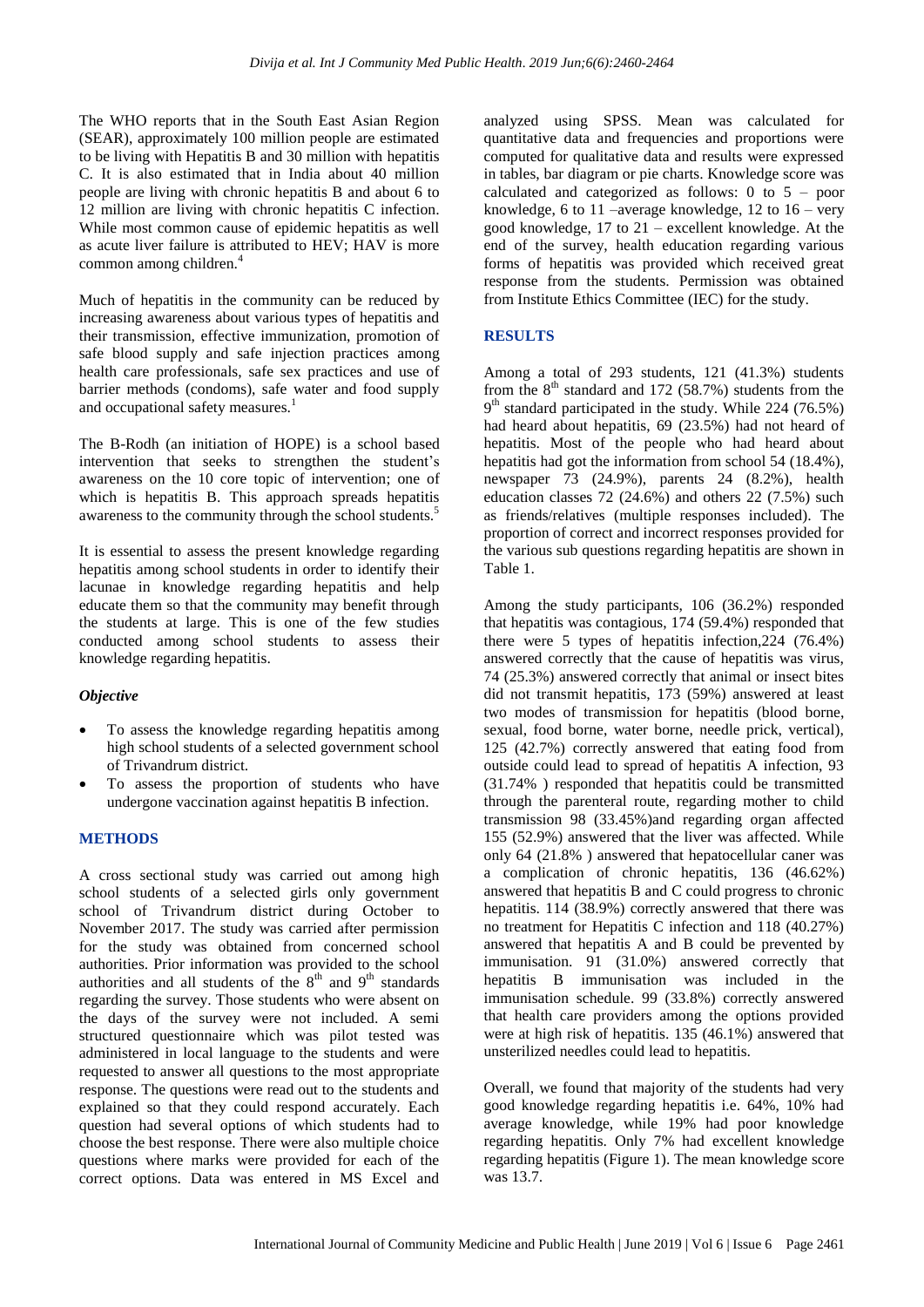#### **Table 1: Distribution of participants according to their knowledge regarding various questions asked in relation to hepatitis (n=293).**

| S.No                    | <b>Knowledge question</b>                                                         | <b>Correct</b> | <b>Incorrect</b> | No response          |
|-------------------------|-----------------------------------------------------------------------------------|----------------|------------------|----------------------|
|                         |                                                                                   | N(%)           | $N(\%)$          | $N(\%)$              |
| $\mathbf{1}$            | Is hepatitis contagious?                                                          | 106(36.2)      | 115(39.2)        | 72(24.6)             |
| $\overline{2}$          | How many types of hepatitis are present?                                          | 174 (59.4)     | 48 (16.4)        | 71(24.2)             |
| 3                       | What causes hepatitis?                                                            | 224 (76.4)     | 62(21.2)         | 7(2.4)               |
| $\overline{\mathbf{4}}$ | Is hepatitis a vector borne disease?                                              | 74(25.3)       | 132(45.0)        | 87(29.7)             |
| 5                       | Modes of transmission of hepatitis                                                | 173(59.0)      | 87 (29.7)        | 33(11.3)             |
| 6                       | Will eating food from outside transmit hepatitis A?                               | 125(42.7)      | 99(33.8)         | 69(23.5)             |
| 7                       | Can hepatitis be transmitted through injections?                                  | 93 (31.74)     | 115(39.25)       | 85 (29.01)           |
| 8                       | Does hepatitis get transmitted from mother to baby?                               | 98 (33.45)     | 142(48.46)       | 53 (18.09)           |
| 9                       | Which organ is affected in hepatitis?                                             | 155(52.9)      | 121(41.3)        | 17(5.8)              |
| 10                      | Which of the following is the complication of chronic hepatitis?                  | 64(21.8)       | 212(72.4)        | 17(5.8)              |
| 11                      | Which types of hepatitis can progress to chronic hepatitis?                       | 136 (46.42)    | 71(24.23)        | $86^{\circ} (29.35)$ |
| 12                      | Is there a treatment for Hepatitis C?                                             | 114 (38.9)     | 119(40.6)        | 60(20.5)             |
| 13                      | Which type of following hepatitis infections can be prevented by<br>immunization? | 118 (40.27)    | 137 (46.76)      | 38 (12.97)           |
| <b>14</b>               | Is immunization for hepatitis included in the National<br>Immunisation Schedule?  | 91 (31.0)      | 130(44.4)        | 72 (24.6)            |
| 15                      | Which high risk profession are at prone to develop hepatitis?                     | 99 (33.8)      | 109(37.2)        | 85 (29.0)            |
| 16                      | Can use of unsterilised needles lead to hepatitis?                                | 135(46.1)      | 116(39.6)        | 42(14.3)             |



**Figure 1: Distribution of participants according to overall knowledge score (n=293).**



#### **Figure 2: Distribution of participants according to their hepatitis B vaccination status (n=293).**

45.3% of the study participants were vaccinated against hepatitis B, whereas 33.33% were not vaccinated.



#### **Figure 3: Distribution of participants according to their responses to what they would do if they got an injury with an unsterile blade /needle?**

While 33% responded that they would go to the nearby hospital, 29.3% said they would wash with soap and water, 12.3% responded that they would do nothing and 25.4% responded that they don't know what to do.

#### **DISCUSSION**

This is one of the few studies conducted among school students to assess their awareness regarding hepatitis**.** We also conducted a health education session on hepatitis with the hope that the knowledge imparted to school students at the end of the survey would help in spreading awareness to the community and thereby help in taking necessary precautions for prevention of hepatitis.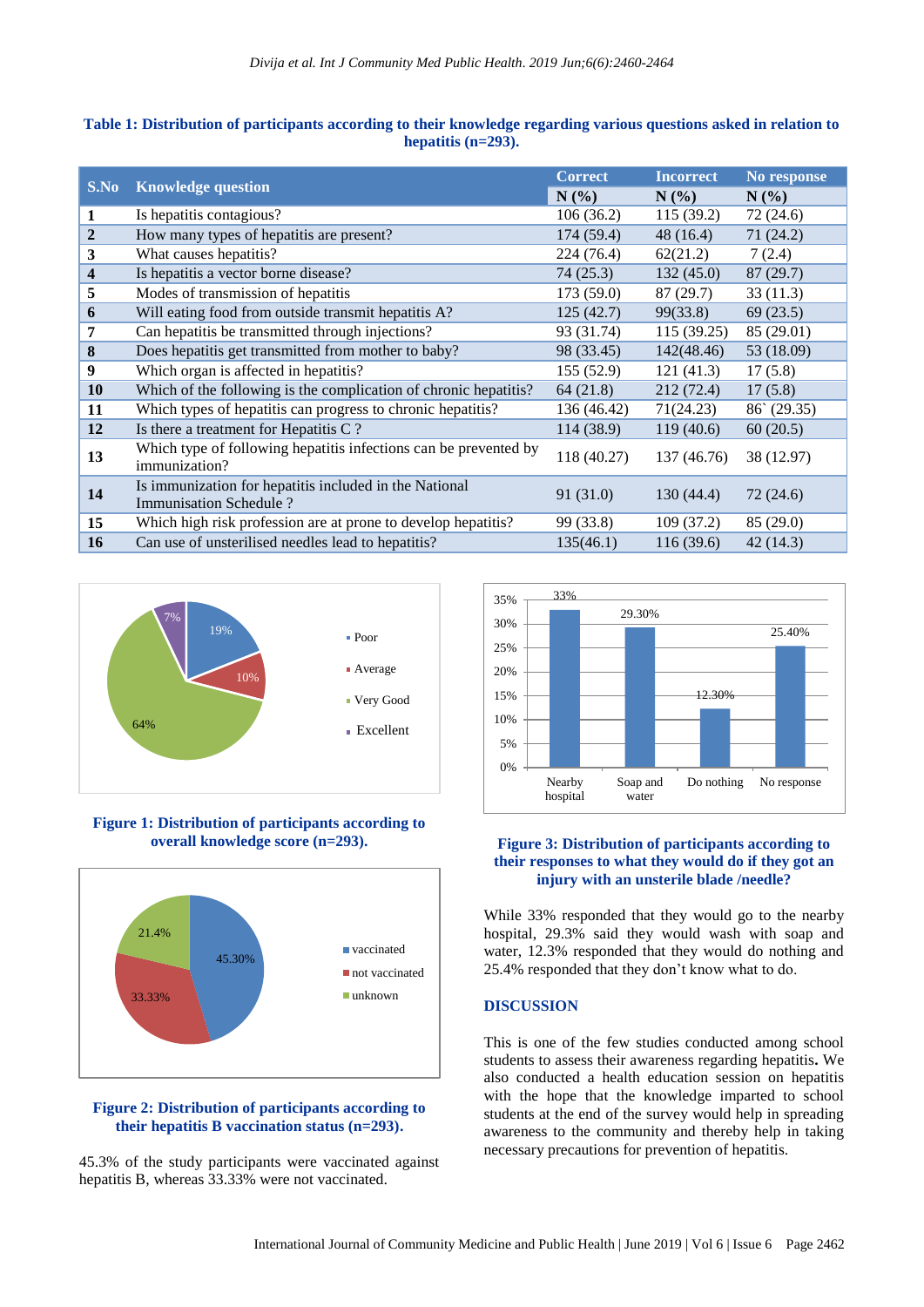In our study, the mean knowledge score regarding hepatitis was 13.7 (C.I 13.44-14.02). It is indeed noteworthy that 64% had very good knowledge and 10% had average knowledge while 19% had poor knowledge and 7% had excellent knowledge regarding hepatitis. The reason for this good level of knowledge among our study participants could be attributed to the fact that the school provided them plenty of opportunities in the form of classes, newspapers and health education as was reported by 67.9% of the students. In our study 76.5% had heard the word hepatitis. 76.4% knew that hepatitis was caused by virus and 59.4% knew that hepatitis infections were of five different types.

A study by Maroof in North India among first year dental and nursing students found that 83.32% of study subjects had heard the word hepatitis and only 42% knew that hepatitis was caused by a virus.<sup>6</sup> In another study among school students by Salem, in Menoufia governorate, the mean score with regard to knowledge regarding hepatitis was 58.11±9.3. 78% of students had good knowledge regarding hepatitis. The source of information regarding hepatitis was either TV, radio or school for 48% of the students. It is likely that knowledge regarding hepatitis, it's various forms and transmission could increase further with inclusion of this topic in the school curriculum or informal training in the form of health clubs or regular health news.<sup>7</sup>

In our study, 59.0% correctly responded at least two modes of transmission for hepatitis i.e. was predominantly spread either through water, food, sexual, blood borne, vertical and parenteral route. 33.4% knew that hepatitis would spread from mother to baby and 52.9% knew that liver was the organ affected. In his study, Maroof et al found that knowledge regarding mother to child transmission was present in only 12% of the study subjects and that unsafe blood transfusion was a risk factor of hepatitis B was answered correctly by 35.2% of the study population.<sup>6</sup> In their study, Rathi reported that mode of transmission of hepatitis was answered correctly by 24% to 94% of students where 94.5% of students knew that blood and blood products and only few students 24.2% knew that breast milk could be source of infection. 95.2% of students knew regarding use of sterile instruments, 92.5% knew regarding safe sex, 98% regarding hepatitis vaccination and 81.6% knew regarding role of use of gloves while handling infectious material in prevention of hepatitis.<sup>8</sup>

In our study, 40.3% knew that there was immunization for hepatitis A and B and only 31.0% knew that hepatitis B immunization was included in the National Immunisation Schedule. Maroof et al found that 44% of students in his study were not aware of the vaccination against hepatitis  $B^{\delta}$  In a study by Hadaye in Mumbai among nursing students, 98.1% and 72.3% were aware of immunization for hepatitis  $B$  and hepatitis  $A$ .<sup>9</sup> In their study, Salem found that knowledge regarding availability of vaccine for HBV was 42% and knowledge that hepatitis C can be complicated by liver cancer was present among 42% and 46% wrongly answered that vaccine for HCV was available.<sup>7</sup> The reasons for a vast difference in knowledge between these studies could have been because study population were students from the medical and nursing profession who would have been better informed regarding blood borne pathogens at time of entry into professional courses as compared to school students.

Rathi found that only 29.2% of students knew that there was chances of hepatitis B infection (10% to 30% risk) following needle stick injury. 13 (8%) had completed 3 doses of hepatitis B vaccination while 30 (18.7%) had a history of incomplete hepatitis B vaccination.<sup>8</sup> In our study, 46.07% correctly answered that injury by unsterile needles could lead to hepatitis. It is essential for health care providers to get immunized against hepatitis as they are at high risk of needle stick injury.<sup>9</sup> In our study, 33% responded that they would go to the nearby hospital, while 29.3% said they would wash with soap and water. 12.3% responded that they would do nothing and 25.4% didn't give any response on being asked as to what they would do in case of an injury by an unsterile needle or blade. 45.3% of the study participants were vaccinated against hepatitis B.

#### **CONCLUSION**

The knowledge regarding hepatitis among the students was very good. However, hepatitis needs more focus in the school curriculum and more efforts must be made to enable students to practice measures to prevent hepatitis by motivating students to practice simple measures such as hand washing with soap and water before food consumption, consuming boiled water and well cooked food, immunization against hepatitis A infection especially while travelling to endemic areas, compulsory immunisation against hepatitis B at birth, restricting to more hygienic food and food products; if possible predominantly home made food, education classes regarding safe sex; safe use of needles and prevention of needle stick injuries.

#### **ACKNOWLEDGEMENTS**

The authors would like to acknowledge the efforts of house surgeons Dr Priya N, Dr Radhika Krishnan RB, Dr Rafla Linish, Dr Reshma Jayaprakash, Dr Sebin Sebastian (2012 Batch) and Dr Athira SL (2009 Batch) and Mr. Jaims (Health Inspector, Urban Health and Training Centre, Department of Community Medicine, SGMC&RF) who helped us in carrying out data collection for this study.

*Funding: No funding sources*

*Conflict of interest: None declared Ethical approval: The study was approved by the Institutional Ethics Committee of SGMC&RF*